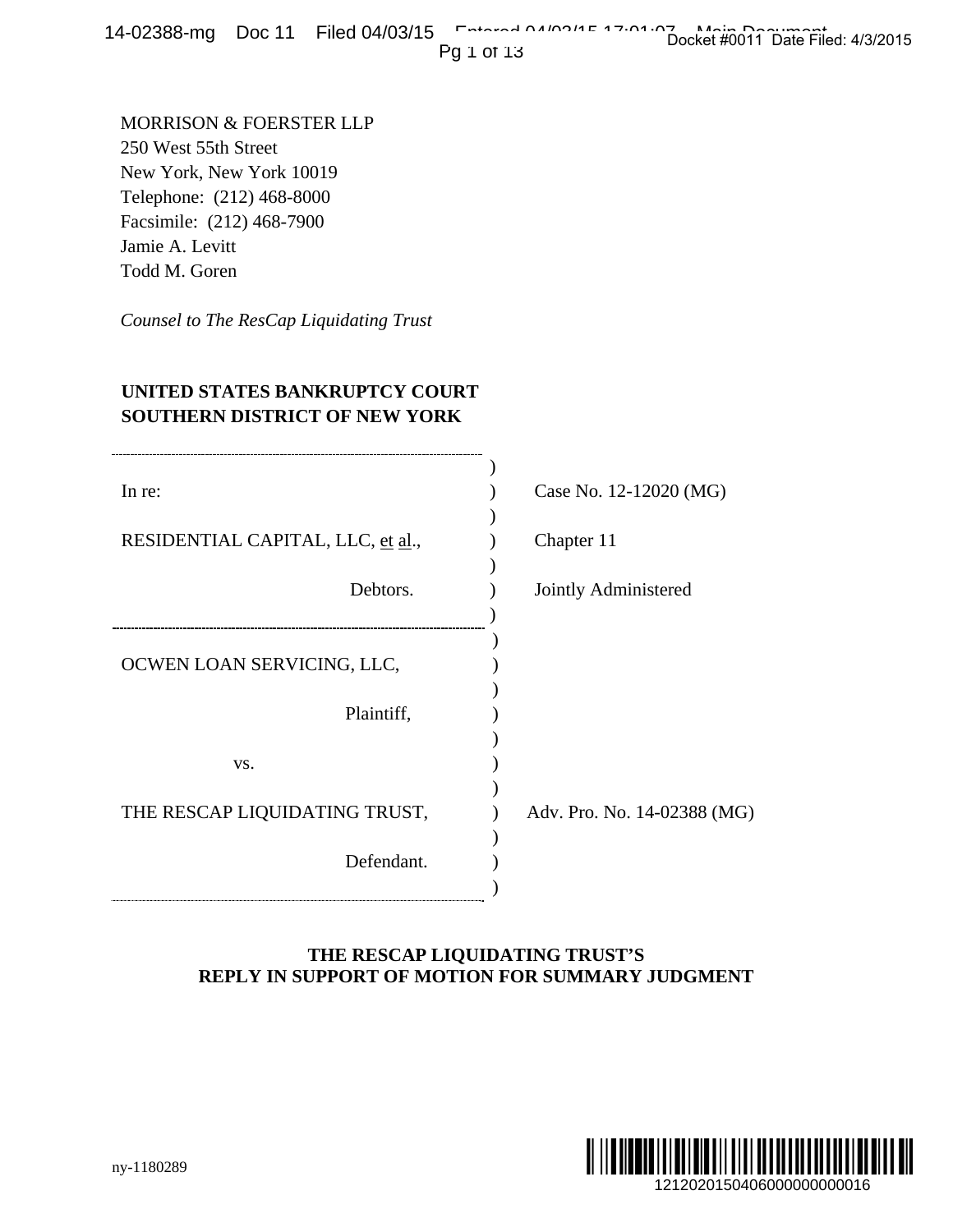# **TABLE OF CONTENTS**

# **Page**

| $\mathbf{I}$ . |           | THE STA GOVERNS RESCAP'S LOAN TRANSFER OBLIGATIONS AND<br>CONTEMPLATES THE SEGREGATION AND DELIVERY OF LOAN FILES 1 |
|----------------|-----------|---------------------------------------------------------------------------------------------------------------------|
| II.            |           | THE O-E RM SOW IS NOT APPLICABLE TO THE PARTIES' DISPUTE<br>AND IN ANY EVENT ONLY COVERS SERVICES FROM OCWEN TO     |
|                | А.        | Ocwen Concedes that the STA Is Both Integrated and Later-Dated than                                                 |
|                | <b>B.</b> | The Evidence Demonstrates that Section V.1 of the O-E RM SOW Is a                                                   |
|                | C.        | Ocwen Effectively Concedes That It Did Not—Because It Cannot—Direct                                                 |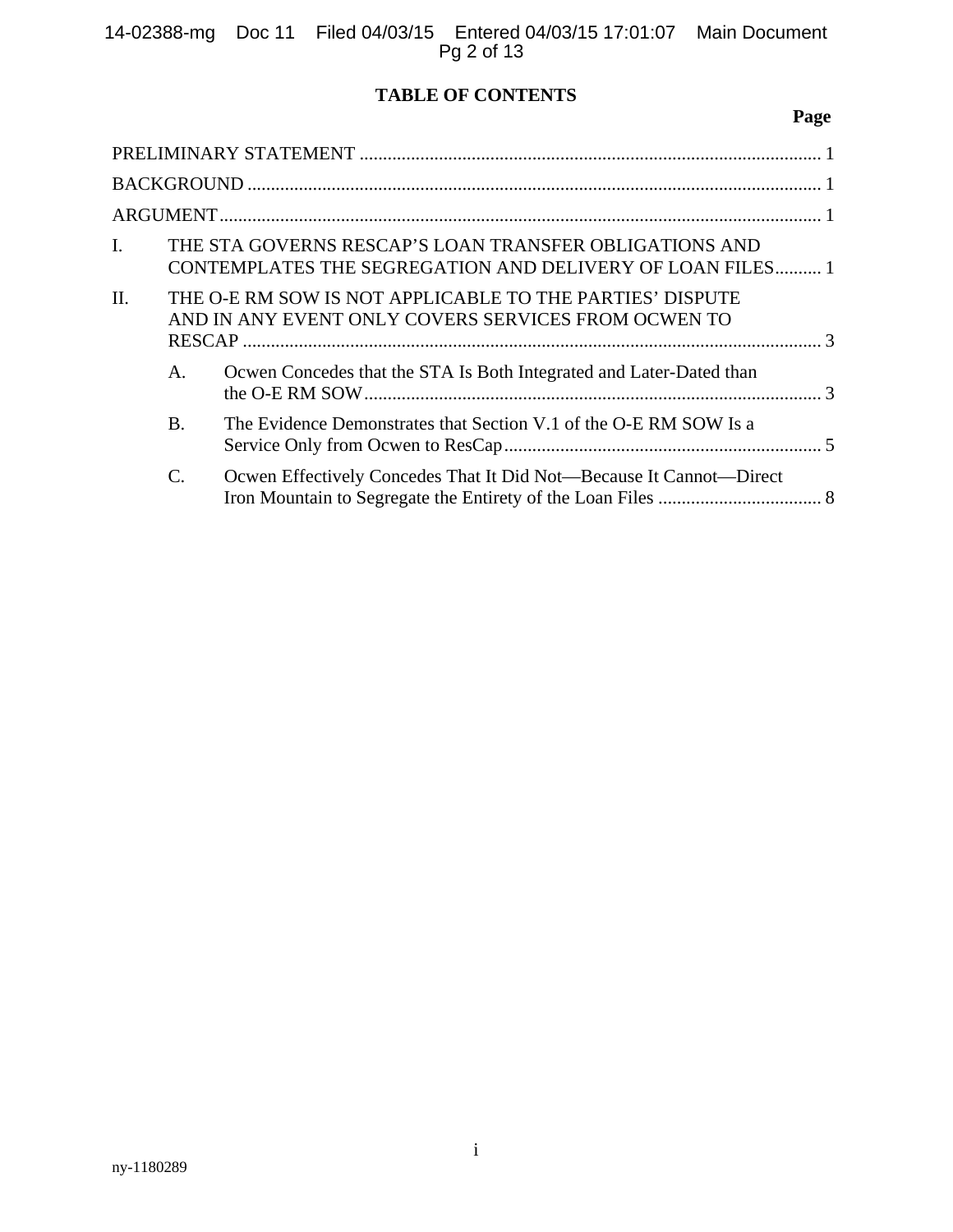## **TABLE OF AUTHORITIES**

## **Page(s)**

## **CASES**

| $eV3$ Inc. v. Lesh,                                       |  |
|-----------------------------------------------------------|--|
| In re Aerovias Nacionales de Colom.,                      |  |
| In re Cromwell Towers Redevelopment Co. v. Yonkers,       |  |
| Northville Indus. Corp. v. Fort Neck Oil Terminals Corp., |  |
| Polner v. Monchik Realty Co.,                             |  |
| Roberts v. Edith Roman Holdings, Inc.,                    |  |
| Unisys Corp. v. Hercules Inc.,                            |  |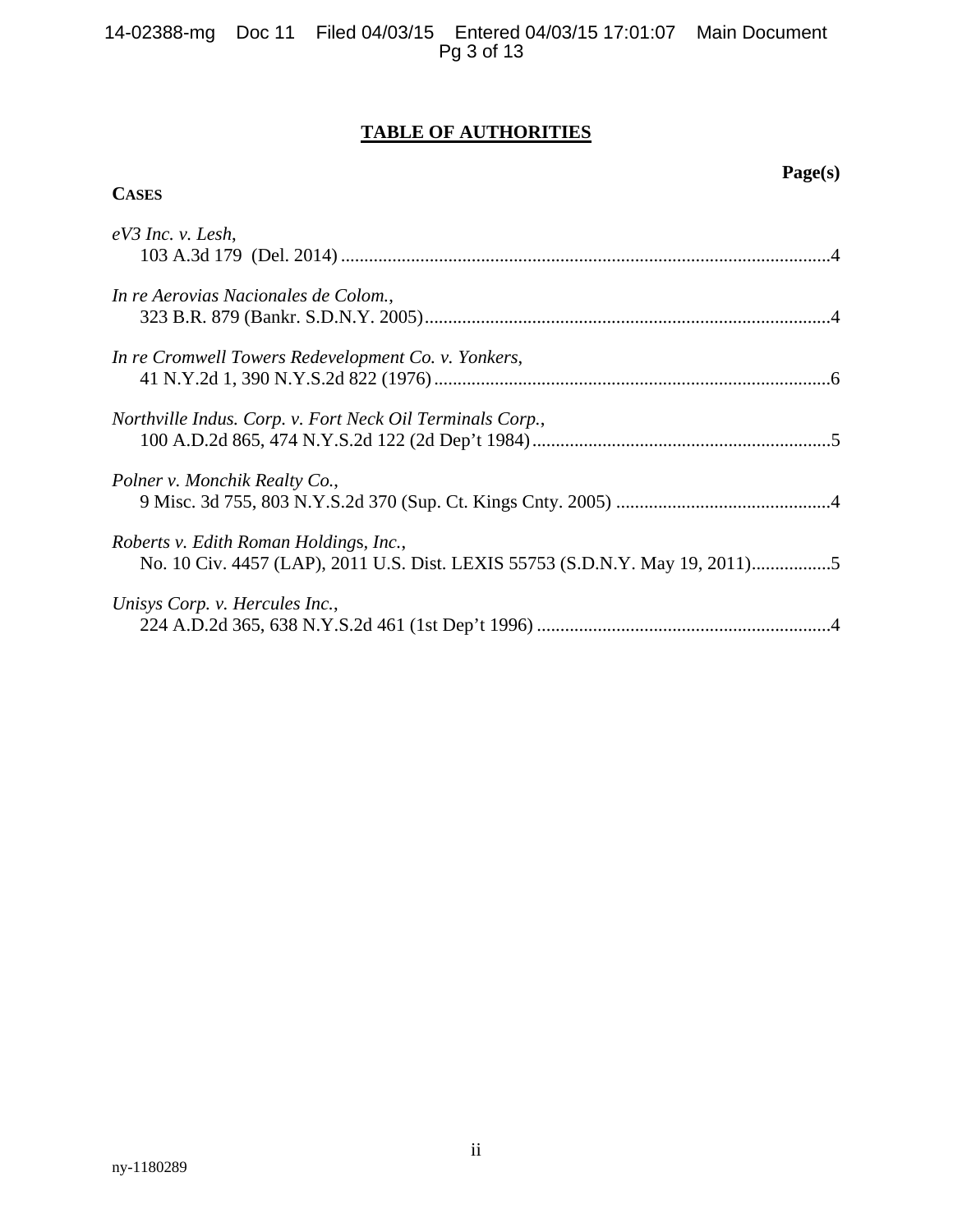### 14-02388-mg Doc 11 Filed 04/03/15 Entered 04/03/15 17:01:07 Main Document Pg 4 of 13

The ResCap Liquidating Trust  $("ResCap")^1$  respectfully submits this Reply in Support of its Motion for Summary Judgment.

#### **PRELIMINARY STATEMENT**

In its Opposition, Ocwen continues its attempt to avoid application of the carefully negotiated STA to the parties' dispute. To do so, Ocwen relies on two arguments. First, Ocwen plays a game of semantics by arguing that the transfer of loan files is somehow distinct and independent from the segregation of such files. Second, Ocwen argues that Section V.1 of the O-E RM SOW provides for a service from ResCap to Ocwen, but it is clear that the only Records Management Storage service the TSA covers is ResCap's obligation to store Ocwen's loan files, subject to Ocwen's reimbursement, and has nothing to do with Section V.1 of the O-E RM SOW. Both of Ocwen's arguments are without merit and in fact support ResCap's motion for summary judgment.

### **BACKGROUND**

ResCap incorporates the facts as fully set forth in its Motion for Summary Judgment (ResCap Mot. at 1-9), and the parties' Joint Statement of Facts ("SoF"), both dated February 13, 2015, and its Opposition to Ocwen's Motion for Summary Judgment (ResCap Opp. at 1-4), dated March 13, 2015.

#### **ARGUMENT**

## **I. THE STA GOVERNS RESCAP'S LOAN TRANSFER OBLIGATIONS AND CONTEMPLATES THE SEGREGATION AND DELIVERY OF LOAN FILES**

Ocwen does not dispute that the STA clearly governs the transfer of loan files stored at Iron Mountain and Kenwood. Rather, Ocwen engages in a play on words by arguing that the STA governs only the transfer of loan files, and that the O-E RM SOW instead governs the

 $\overline{a}$ 

 $1$  Capitalized terms not otherwise defined have the same meaning as those set forth in ResCap's Motion for Summary Judgment, dated February 13, 2015.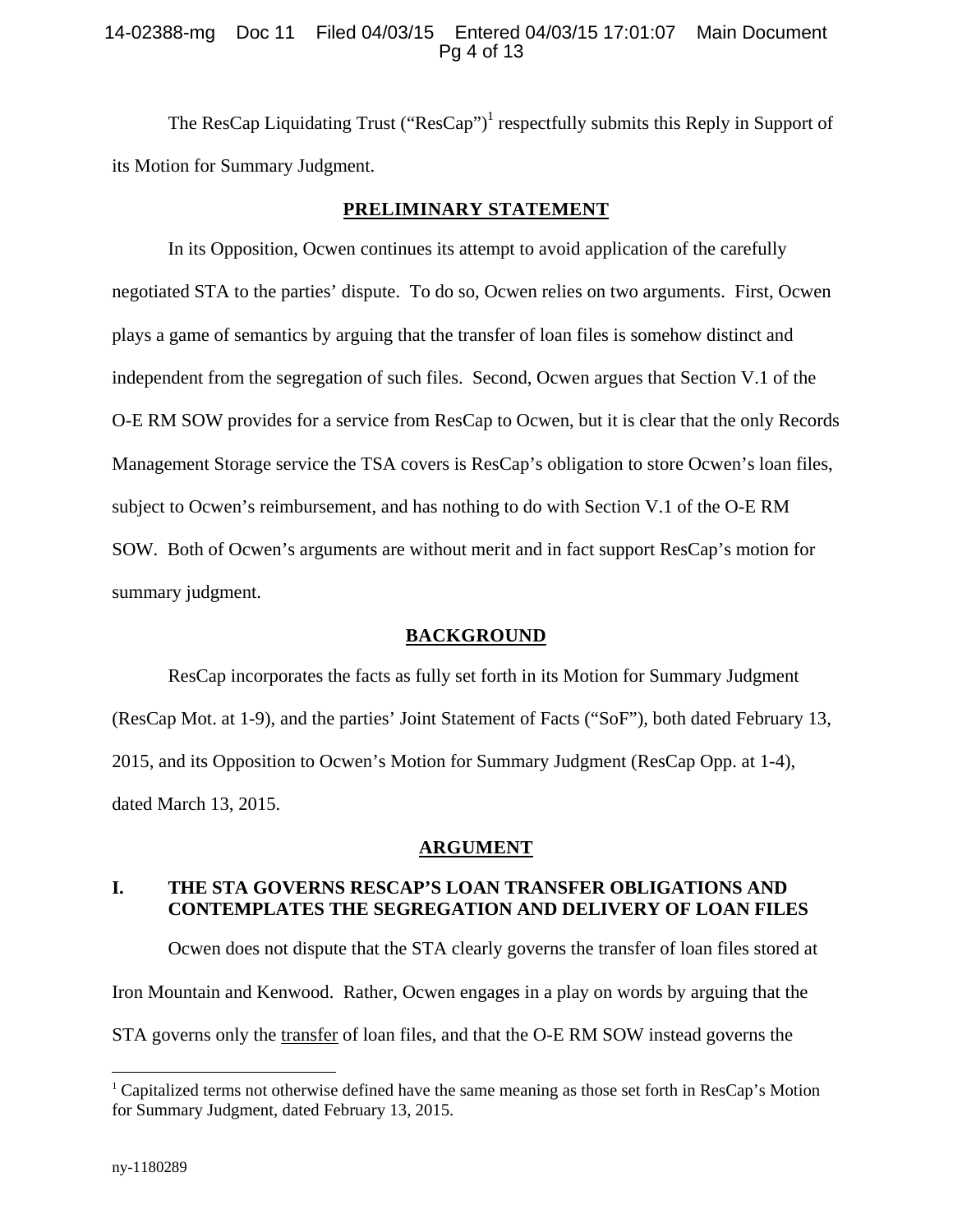#### 14-02388-mg Doc 11 Filed 04/03/15 Entered 04/03/15 17:01:07 Main Document Pg 5 of 13

segregation of loan files pursuant to that transfer. (Ocwen's Opposition to ResCap's Motion for Summary Judgment ("Ocwen Opp.") at 2, 4-5.) Ocwen's wordplay has no merit, however, because the transfer of loan files contemplated in Section 3.04 of the STA includes the segregation and delivery of certain files.

There is no dispute that the STA governs how the transfer of loan files is to occur in four specifically outlined scenarios, including the loan files stored at Iron Mountain and Kenwood. (SoF Ex. B § 3.04; *see* SoF ¶ 12.) Once the transfer of loan files stored at Iron Mountain and Kenwood is complete, nothing more is required under the STA. (SoF Ex. B § 3.04.)

Ocwen nevertheless asserts that the STA does not apply here because that agreement unlike the O-E RM SOW—does not explicitly refer to "segregating" the loan files. (Ocwen Opp. at 4.) Ocwen, however, ignores the plain text of Section 3.04 of the STA, which clearly contemplates the segregation and delivery of loan files where such files are not transferred pursuant to its specifically enumerated scenarios, including the loan files stored at Iron Mountain and Kenwood. (SoF Ex. B § 3.04.) The last provision of Section 3.04 of the STA explicitly states that, to the extent loan files are not transferred pursuant to a specifically outlined scenario, "[ResCap] shall deliver such Servicing Loan Files and servicing records to [Ocwen] in accordance with [Ocwen's] instructions." (*Id.* (emphasis added).) Delivery clearly contemplates segregation. As a result, it is clear that transfer and segregation are not two distinct requirements. When necessary, the concept of transfer of loan files in the STA includes the requirement to segregate and deliver such files to Ocwen.

 Ocwen cannot avoid the STA's clear application to the parties' loan file dispute, and ResCap's motion for summary judgment should be granted.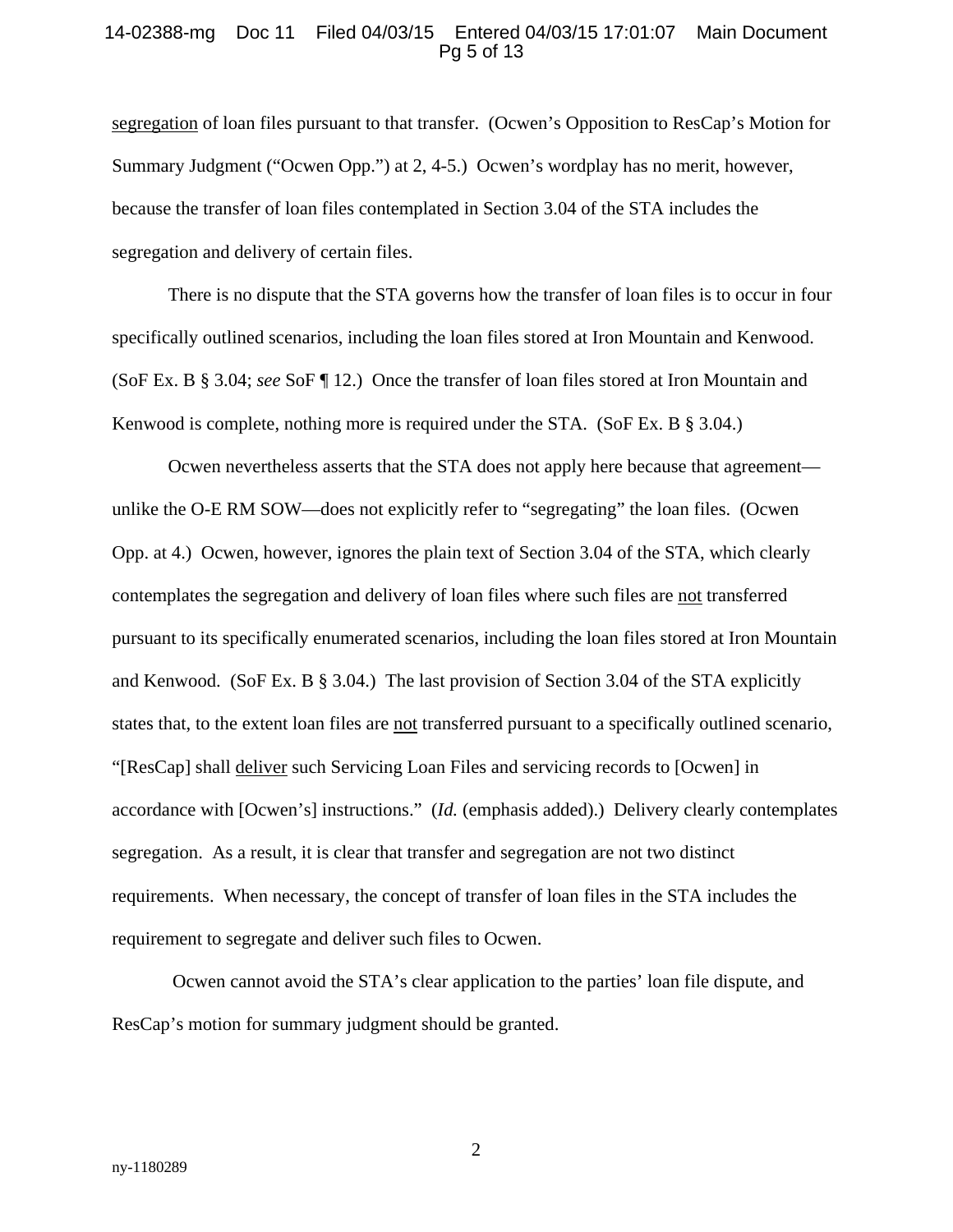### **II. THE O-E RM SOW IS NOT APPLICABLE TO THE PARTIES' DISPUTE AND IN ANY EVENT ONLY COVERS SERVICES FROM OCWEN TO RESCAP**

#### **A. Ocwen Concedes that the STA Is Both Integrated and Later-Dated than the O-E RM SOW**

Ocwen does not dispute that the relevant language of the STA was incorporated into that agreement *one week after* the O-E RM SOW is dated, and that the STA was executed *two weeks after* the O-E RM SOW. (ResCap Mot. at 5-6; SoF ¶ 12; SoF Ex. B; SoF Ex. D.) Ocwen also does not dispute that the later-drafted STA clearly states that it is "the entire agreement" with respect to the parties' loan transfer obligations. (ResCap Mot. at 6; SoF Ex. B § 5.03.) Indeed, with the exception of the APA, the STA "supersedes all prior agreements and understandings . . . among the Parties," including the O-E RM SOW, with respect to the parties' loan transfer obligations. (*See* SoF Ex. B § 5.03.)

Despite these facts, Ocwen engages in another round of semantics, asserting that the O-E RM SOW is not a "prior" agreement because it became "effective" when the TSA was signed on February 15, 2013 (the same day the STA was signed). (Ocwen Opp. at 1, 4.) Ocwen's assertion is irrelevant because the STA's merger clause would still govern any contradictory language. *See* Restatement (Second) of Contracts § 215 (1981) ("where there is a binding agreement, either completely or partially integrated, evidence of prior or contemporaneous agreements or negotiations is not admissible in evidence to contradict a term of the writing") (emphasis added).

Regardless, the facts are clear that the O-E RM SOW was agreed to on February 1, 2013. And, as described above, the key language of the STA at issue was added on February 6, 2013, nearly a week *after* the O-E RM SOW is dated. Thus, even if the O-E RM SOW did not become effective until February 15, 2013, the drafting history clearly demonstrates that the STA reflects the latest and best understanding of the parties' intent. The integration clause in that agreement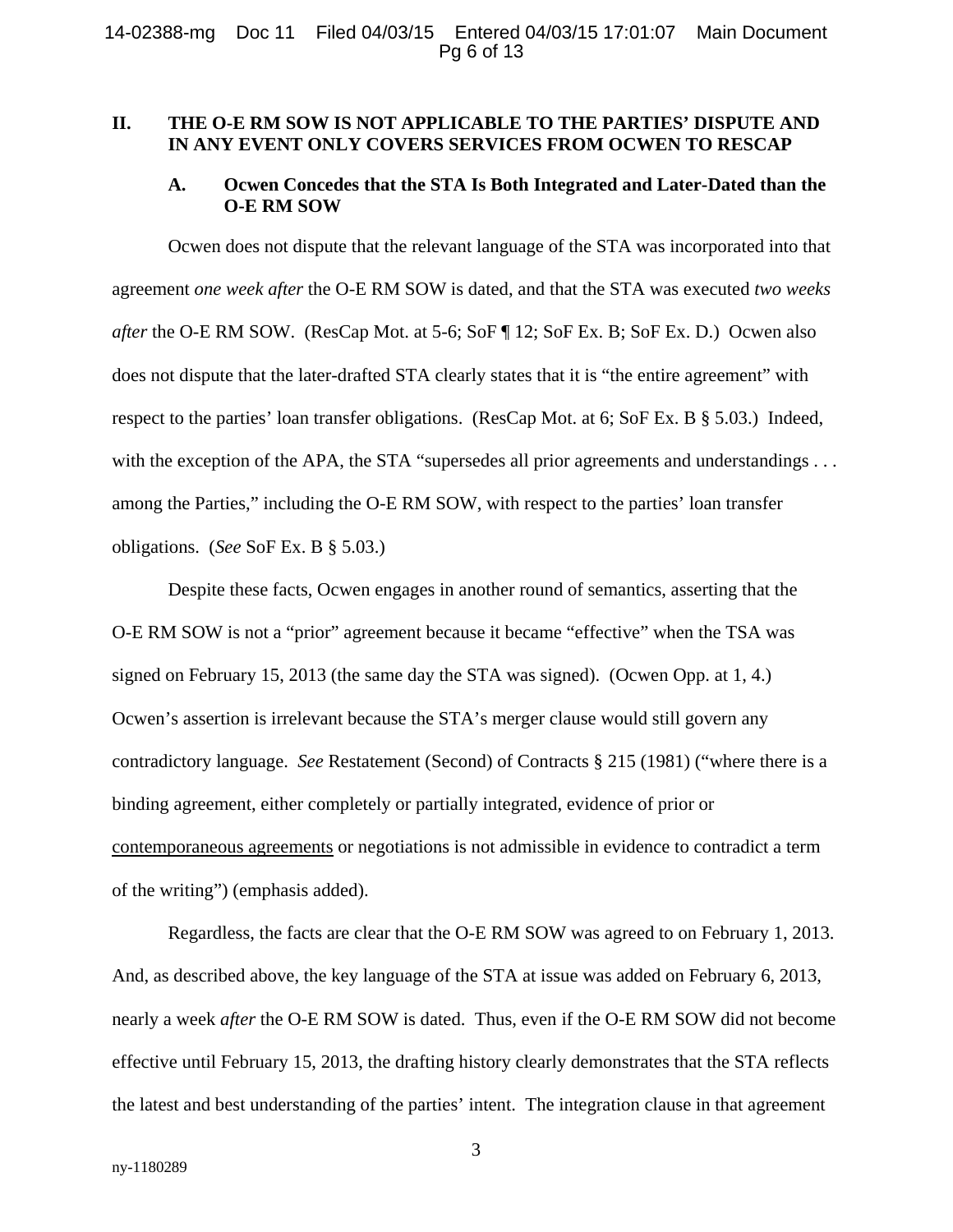#### 14-02388-mg Doc 11 Filed 04/03/15 Entered 04/03/15 17:01:07 Main Document Pg 7 of 13

should therefore be given full effect. *See In re Aerovias Nacionales de Colom.*, 323 B.R. 879, 890 (Bankr. S.D.N.Y. 2005) (quoting the Restatement (Second) of Contracts § 215 for the proposition that "'where there is a binding agreement, either completely or partially integrated, evidence of prior or contemporaneous agreements or negotiations is not admissible in evidence to contradict a term of the writing'"); *see also eV3 Inc. v. Lesh*, 103 A.3d 179, 190 n.32 (Del. 2014) ("'An earlier agreement may help the interpretation of a later one, but it may not contradict a binding later integrated agreement.'") (quoting the Restatement (Second) of Contracts § 215); *Unisys Corp. v. Hercules Inc.*, 224 A.D.2d 365, 368, 638 N.Y.S.2d 461, 463 (1st Dep't 1996) ("Having declared the contract to be the entire agreement, the law regards it as not merely the best but the exclusive evidence of the parties' intent.").

Notwithstanding, Ocwen asserts that Section V.1 of the O-E RM SOW is more specific and governs the parties' dispute because it makes a reference to "segregating" the loan files, and Section 3.04 of the STA makes no such explicit reference. (Ocwen Opp. at 4-5.) As stated above, Ocwen's argument has no merit because Section 3.04 of the STA explicitly: (i) sets out how the transfer of loan files stored at both Iron Mountain and Kenwood would be completed; and (ii) contemplates the segregation and "delivery" of loan files by ResCap to Ocwen, where the transfer of such loan files does not occur pursuant to any of the specifically enumerated scenarios in that provision, including the two situations here. (*See* Ex. B § 3.04.) As such, even setting aside the STA's merger clause and the fact that the STA post-dates the O-E RM SOW, the more detailed STA reflects a better understanding of the parties' agreement and governs the present dispute, whether it relates to segregation, delivery, or transfer. *See Polner v. Monchik Realty Co.*, 9 Misc. 3d 755, 763, 803 N.Y.S.2d 370, 378 (Sup. Ct. Kings Cnty. 2005).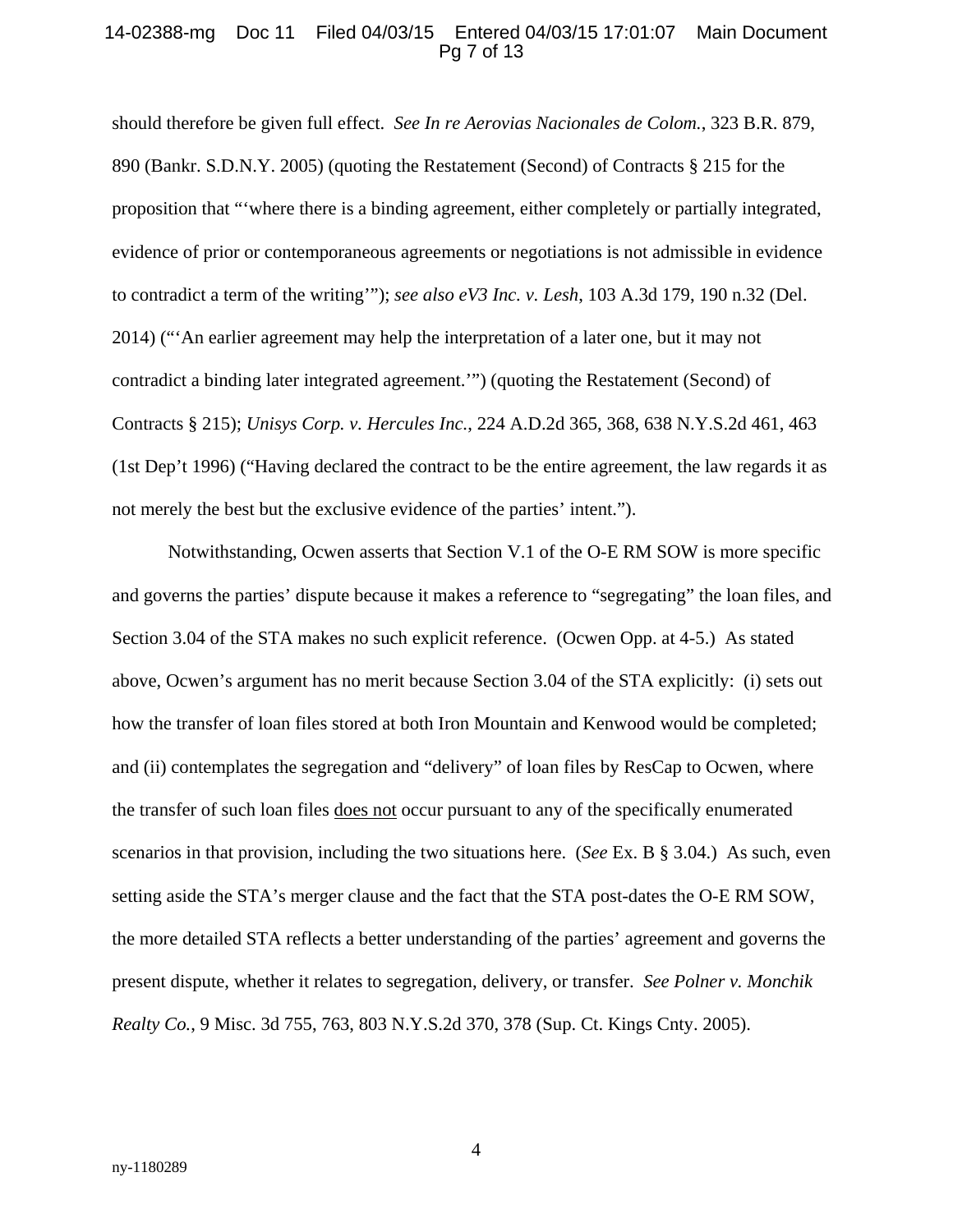### **B. The Evidence Demonstrates that Section V.1 of the O-E RM SOW Is a Service Only from Ocwen to ResCap**

Ocwen also attempts to resist application of the STA to the parties' dispute by asserting that Section V.1 of the O-E RM SOW provides a segregation service from ResCap to Ocwen, "at ResCap's cost," that cannot be rendered "meaningless" by Section 3.04 of the STA. (Ocwen Opp. at 5-6.) Ocwen is wrong. *See Roberts v. Edith Roman Holding*s*, Inc.*, No. 10 Civ. 4457 (LAP), 2011 U.S. Dist. LEXIS 55753 (S.D.N.Y. May 19, 2011) (granting summary judgment where later-dated, integrated agreement superseded earlier agreement and governed parties' dispute); *see also Northville Indus. Corp. v. Fort Neck Oil Terminals Corp.*, 100 A.D.2d 865, 474 N.Y.S.2d 122 (2d Dep't 1984) (same).

Even assuming *arguendo* that Section V.1 of the O-E RM SOW was not superseded by Section 3.04 of the STA, that section would not be rendered "meaningless," as Ocwen asserts. This is so because the <u>Ocwen to Estate</u> RM SOW—as its name and purpose make clear governs services that Ocwen is required to provide to ResCap. (SoF Ex. D § I. ("This SOW sets forth each Party's responsibilities with respect to Records Management Services to be provided by Ocwen as Supplier, to or on behalf of the Recipients.").) As such, under the plain language of Section V.1 of the O-E RM SOW, if ResCap required and requested Ocwen to segregate the loan files, only then would Ocwen be obligated to direct the vendor to do so, subject to reimbursement by ResCap. (SoF Ex. G (Sept. 18, 2013 Ltr. from T. Hamzehpour) at 1-2, 4.) And ResCap has maintained this position from the beginning of the parties' dispute.<sup>2</sup>

 $\overline{a}$ 

 $2$  Ocwen repeats its assertion that "ResCap agreed it had an obligation to pay the costs [associated with the segregation, removal, repackaging, and relocating of the loan files], but in the form of reimbursing Ocwen through the bankruptcy claim process." (Ocwen Opp. at 8 n. 6; *accord* Ocwen Mot. at 7.) Ocwen, however, has repeatedly acknowledged that ResCap has remained steadfast that it has no such obligation. (Ex. G (Oct. 14, 2013 Ltr. from T. Hayes) at 2 (disagreeing with ResCap's positions that: (i) ResCap "has no obligation [to pay for the segregation and delivery of Ocwen's servicing loan files to external locations] under Section V.1 of the [O-E] RM SOW because Section 3.04 of the [STA]" governs; and (ii) ResCap is further not obligated to pay for such costs because "'the obligation set forth in [Section V.1 of the O-E RM SOW] is clearly imposed solely on Ocwen, subject to expense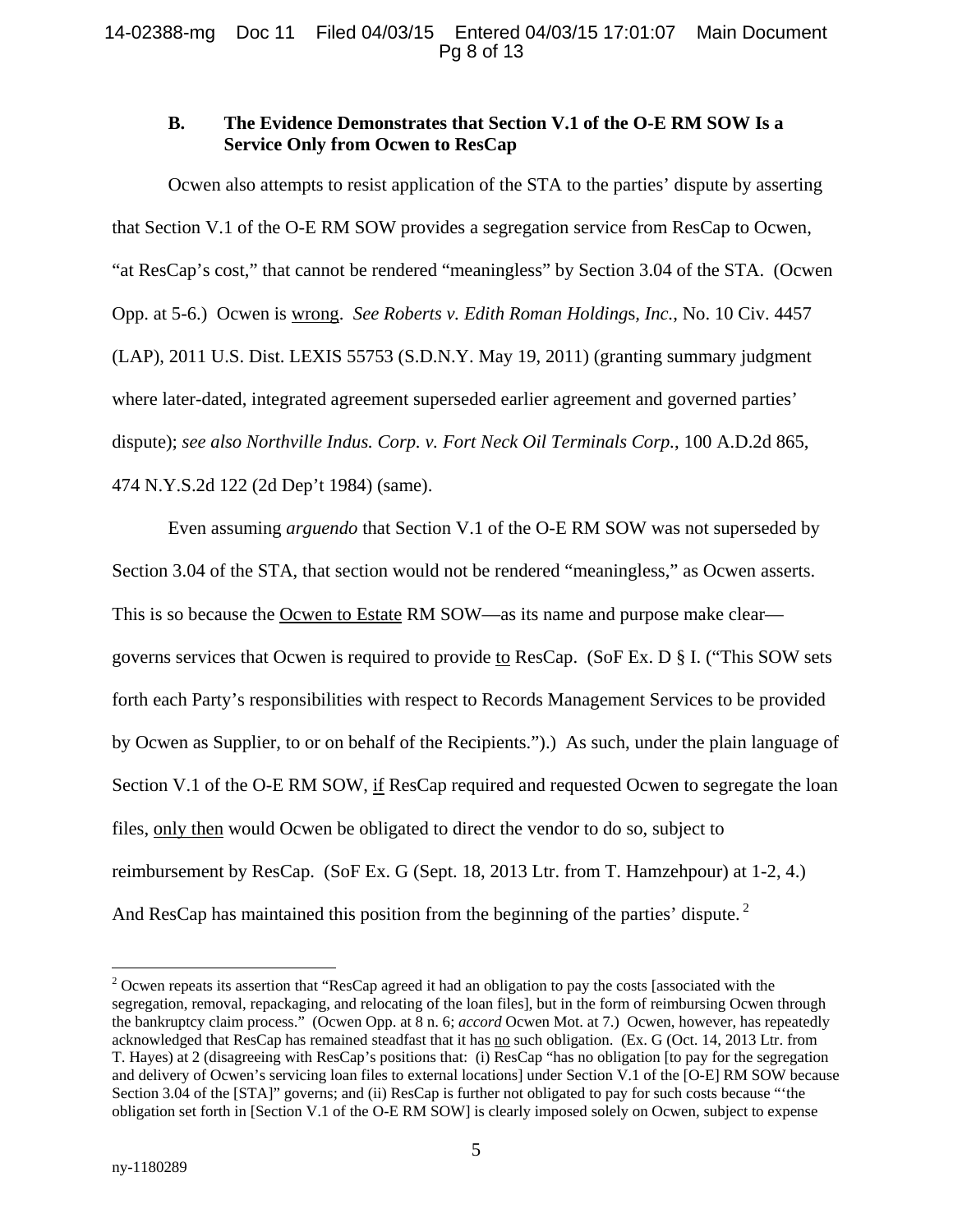#### 14-02388-mg Doc 11 Filed 04/03/15 Entered 04/03/15 17:01:07 Main Document Pg 9 of 13

Ocwen attempts to turn the O-E RM SOW on its head by asserting that Section V.1 of that agreement provides for a service from ResCap to Ocwen. (Ocwen Opp. at 5-6.) A review of the plain text of the TSA, however, confirms that (with one limited exception not relevant here and discussed below) ResCap is the "Recipient" under the O-E RM SOW and Ocwen is the "Supplier." (SoF Ex. D at 1.) Furthermore, Section V.1 of the O-E RM SOW requires Ocwen not ResCap—to "direct" Iron Mountain. (*Id.*) If the parties had intended for ResCap to be the "Supplier" in Section V.1, they would not have drafted it as requiring Ocwen to "direct." Rather, they could have simply written Section V.1 of the O-E RM SOW to explicitly require ResCap to itself direct the relevant vendor to perform the file segregation services. They did not and, as a result, ResCap is clearly the "Recipient" of the claimed service in Section V.1 of the O-E RM SOW, and Ocwen is the "Supplier" of that service. (SoF Ex. D.) And Ocwen, as "Supplier," is obligated to provide that claimed service only if ResCap, the "Recipient," so requests. (*Id.*)

A decision by ResCap, as "Recipient," not to request from Ocwen, the "Supplier," the claimed service provided in Section V.1 of the O-E RM SOW does not make that section "meaningless." Rather, it only means that ResCap as "Recipient" has simply not invoked the provision. Because ResCap as "Recipient" has not requested this service, it cannot be forced to pay for the costs associated with it. *In re Cromwell Towers Redevelopment Co. v. Yonkers*, 41 N.Y.2d 1, 6, 390 N.Y.S.2d 822, 826 (1976) ("In construing the contract between the [parties], due consideration must be given to the purpose of the parties in making the contract.") (citing 4 Williston, Contracts [3d ed.] § 619).

reimbursement by [ResCap].'"); Ocwen Mot. at 8 ("In refusing Ocwen's request that ResCap agree to bear the segregation and removal costs under Section V.1, ResCap took the position (and it can be expected to assert the same position in support of its cross-motion) that ResCap's obligations with respect to the segregation and removal of the Servicing Files are somehow subject to and barred by Section 3.04 of . . . the STA."); Ocwen Opp. at 1 ("As anticipated, ResCap's principal argument in support of its motion for summary judgment is that the parties' dispute is governed solely by [the STA].").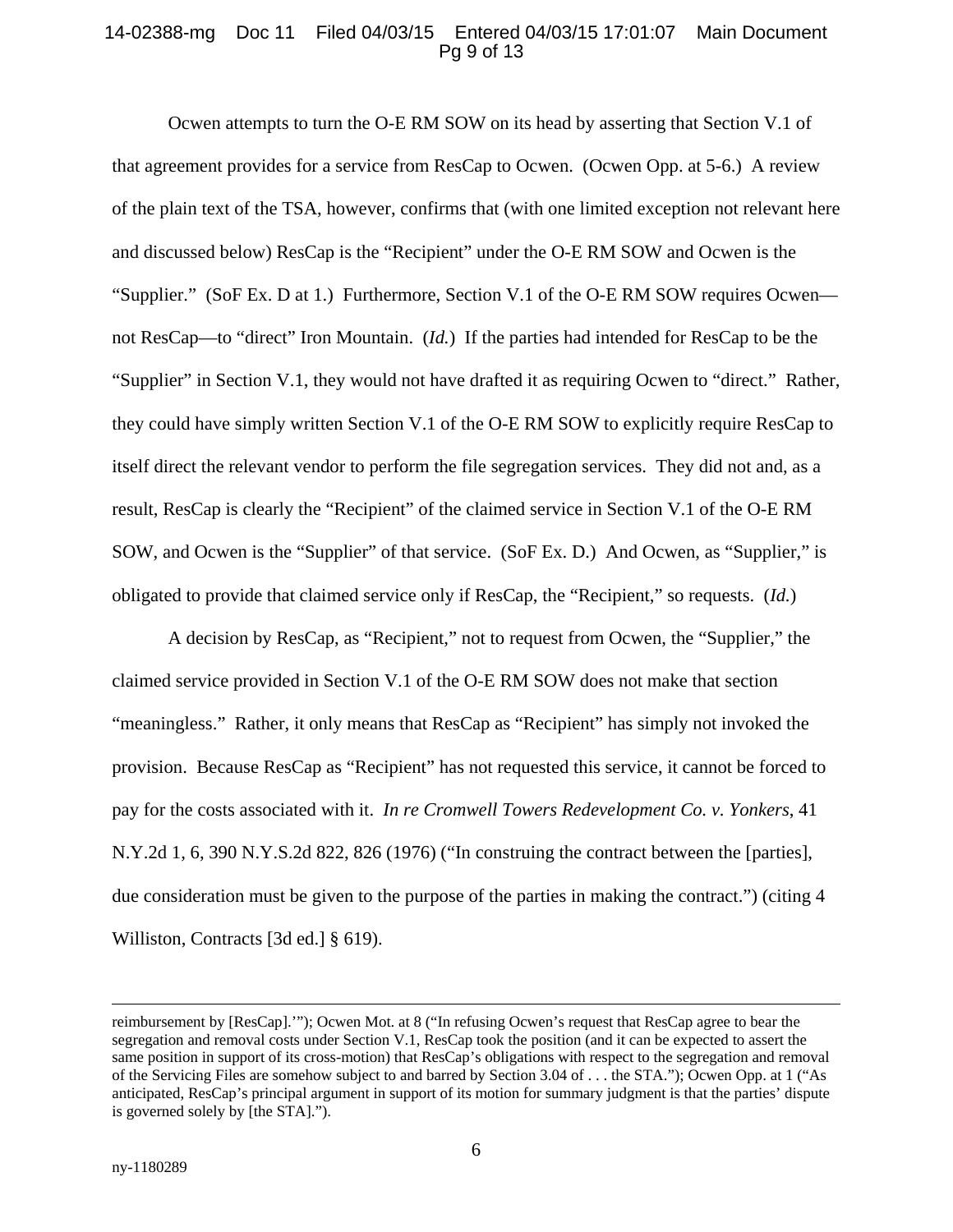#### 14-02388-mg Doc 11 Filed 04/03/15 Entered 04/03/15 17:01:07 Main Document Pg 10 of 13

Notwithstanding, Ocwen asserts that Schedule A-1 of the TSA, which governs the services ResCap is obligated to provide to Ocwen, specifically provides for a "Records Management Storage" service, demonstrating that "Section V.1 of the O-E RM SOW was specifically intended to allocate [to ResCap] the cost of" physically segregating and moving the loan files "acquired by Ocwen and 'stored' at vendors like Iron Mountain." (Ocwen Opp. at 5-6.) Ocwen, however, concedes that Schedule A-1 of the TSA specifically limits ResCap's "Records Management Storage" obligation only to the "storage" of Ocwen's loan files. (Ocwen Opp. at 5- 6; SoF Ex. C at Schedule A-1 (emphasis added).) Ocwen entirely ignores that Schedule A-1 says nothing of ResCap's alleged obligation to pay for the segregation, removal, repackaging, or relocating of any loan files. (SoF Ex. C at Schedule A-1.) Moreover, a footnote to Schedule A-1 of the TSA confirms ResCap's limited service by referring to Ocwen's obligation in Section VI.A.2. of the O-E RM SOW to reimburse ResCap for the storage costs. (SoF Ex. D. § VI.A.2. ("Ocwen will pay to ResCap any file storage costs incurred by ResCap that relate to the non-ResCap files.") (emphasis added).) Accordingly, contrary to Ocwen's assertion, Section V.1 of the O-E RM SOW, which does not speak to the storage of loan files at all, clearly does not fall within ResCap's "Records Management Storage" obligation.

Furthermore, Schedule A-2 of the TSA, which governs the services from Ocwen to ResCap, obligates Ocwen to provide to ResCap a service that relates more broadly to "Records Management." (SoF Ex. C at Schedule A-2.) In fact, unlike the limited "Records Management Storage" service ResCap is required to provide to Ocwen, the "Records Management" service Ocwen is obligated to provide to ResCap is not limited to "storage." (*Id.*) This negates Ocwen's allegation that ResCap owes a service to Ocwen under Section V.1 of the O-E RM SOW. If the parties had truly intended to saddle ResCap with the substantial costs of physically segregating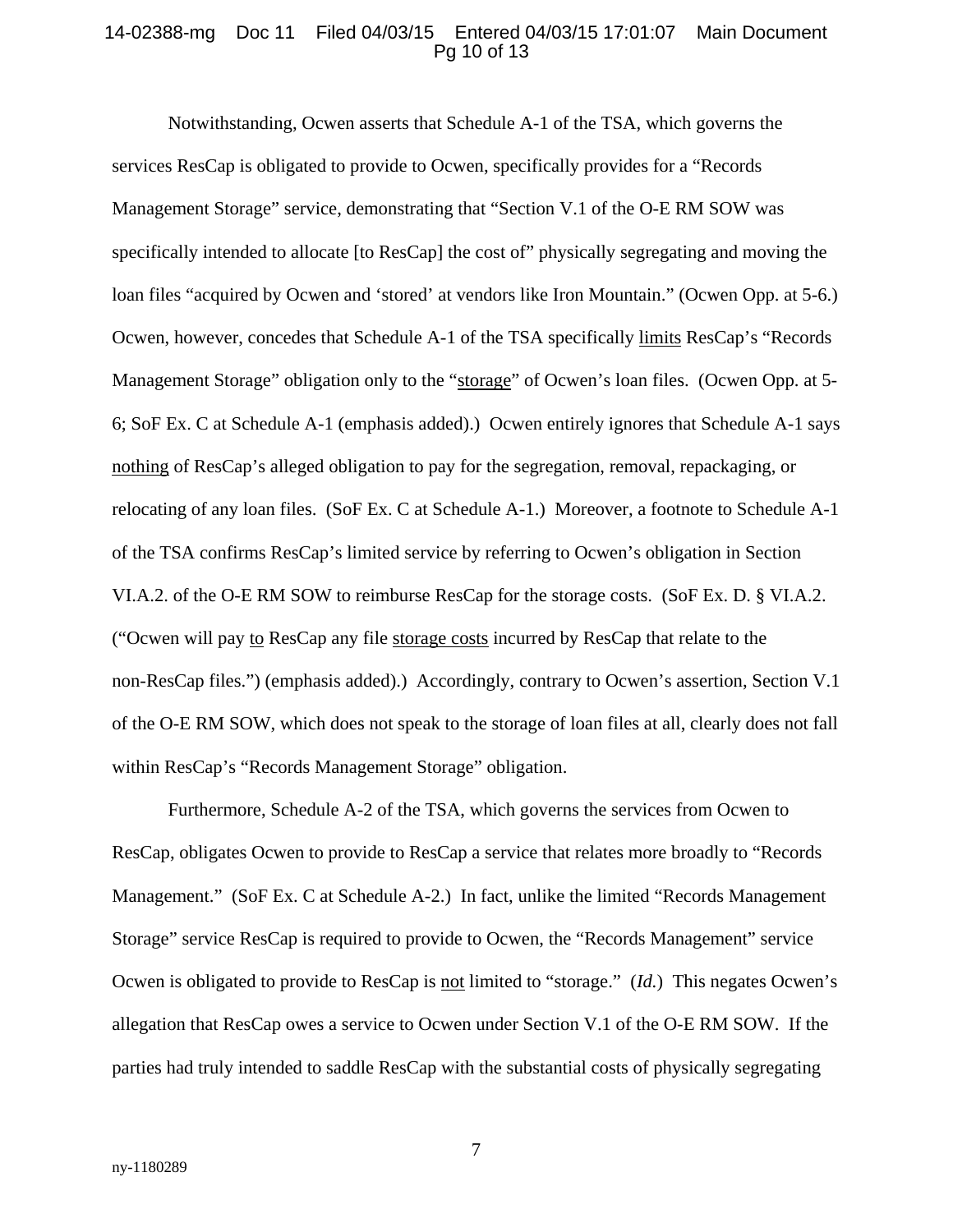#### 14-02388-mg Doc 11 Filed 04/03/15 Entered 04/03/15 17:01:07 Main Document Pg 11 of 13

and moving the transferred loan files, they would have included it in Schedule A-1. They did not, and ResCap is not obligated to perform any segregation services to Ocwen.

As such, contrary to Ocwen's assertion, Schedule A-1 of the TSA does not swap ResCap's and Ocwen's contractually agreed upon respective roles as "Recipient" and "Supplier" of the claimed service in Section V.1 of the O-E RM SOW.

## **C. Ocwen Effectively Concedes That It Did Not—Because It Cannot—Direct Iron Mountain to Segregate the Entirety of the Loan Files**

Ocwen asserts that it directed Iron Mountain to "begin segregating" the loan files, that ResCap "authorized Iron Mountain to proceed with [such] work," and that ResCap wrongfully terminated such work. (Ocwen Opp. at 7.) Ocwen, however, misstates the factual record before this Court.

Ocwen has conceded that only ResCap—not Ocwen—is the customer as to the Iron Mountain account with respect to the Servicing Loan Files ("Iron Mountain Account"). (Ocwen Mot. at 7 ("The Iron Mountain SOW indicates that ResCap is the existing customer."); SoF Ex. E.) Because ResCap is the customer on the Iron Mountain Account, Ocwen cannot direct the segregation of the entirety of the loan files as required by Section V.1 of the O-E RM SOW.

And because Ocwen clearly cannot direct Iron Mountain to segregate the loan files, Ocwen instead requested that Iron Mountain prepare a proposed SOW, which was sent to ResCap, and stated only that "Ocwen has requested for Iron Mountain to prepare to retrieve trailing documents currently stored at Iron Mountain." (SoF Ex. E (emphasis added).) ResCap then conducted initial work to explore whether segregating the loan files being transferred to Ocwen "would effectively reduce [ResCap's] overall costs of document storage and destruction." (SoF Ex. G (Sept. 18, 2013 Ltr. from T. Hamzehpour) at 4.) ResCap ultimately determined that such work would not reduce its costs, and therefore requested that Iron Mountain stop the initial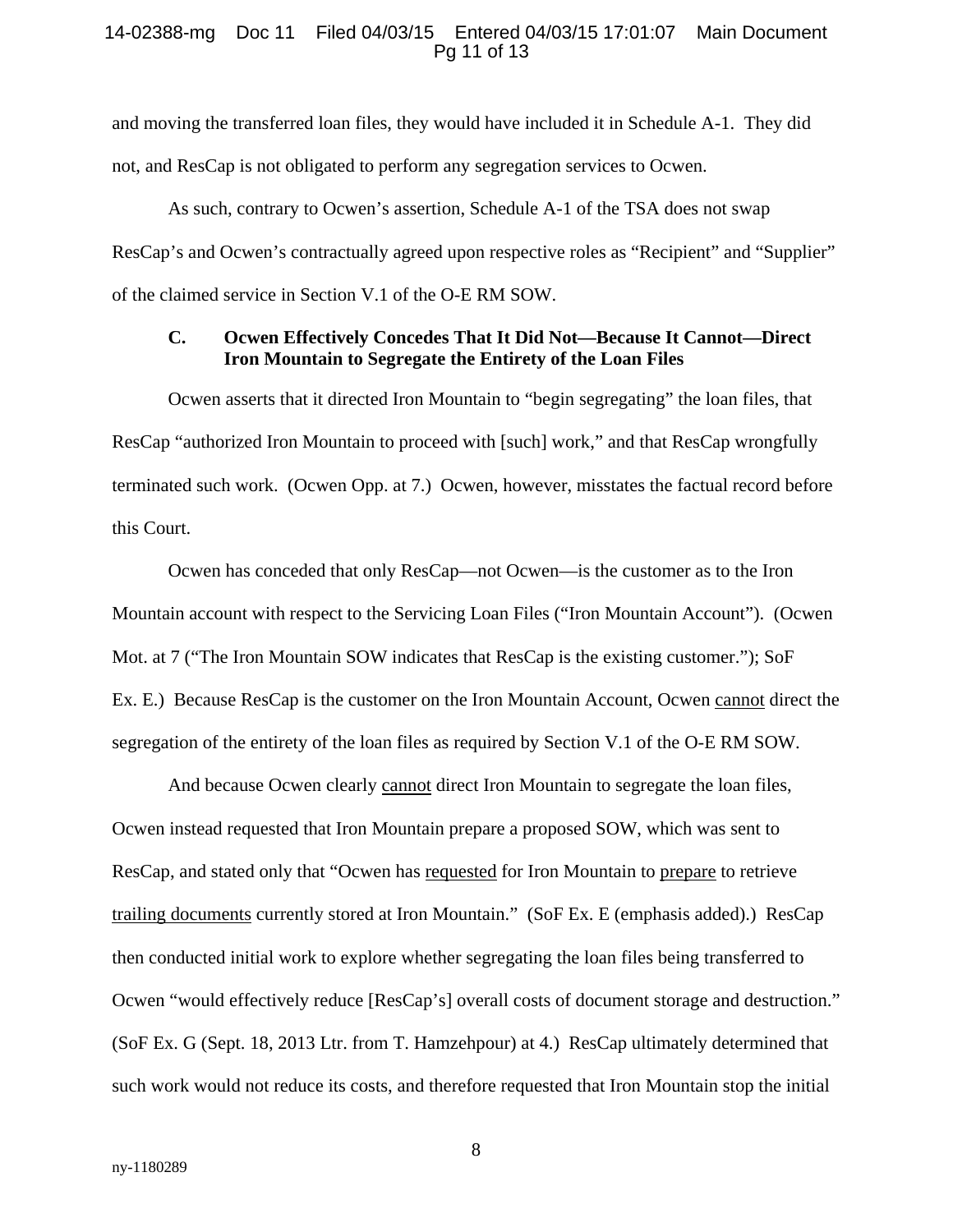#### 14-02388-mg Doc 11 Filed 04/03/15 Entered 04/03/15 17:01:07 Main Document Pg 12 of 13

"work . . . being performed." (SoF  $\P$  21.) ResCap was free to do so, of course, because ResCap—not Ocwen—is the customer with respect to the Iron Mountain Account. (SoF Ex. E.) ResCap also made it clear to Ocwen that nothing about the initial work it performed "operates to create a contractual obligation from [ResCap] to Ocwen to engage Iron Mountain to complete that work or to do anything more than what is required under the STA." (SoF Ex. G (Sept. 18, 2013 Ltr. from T. Hamzehpour) at 4.)

Moreover, as ResCap has stated time and again, even assuming *arguendo* that Ocwen could have issued a directive to Iron Mountain to segregate the entirety of the loan files, ResCap would have immediately terminated the "service" as was its right as the "Recipient" of the service under the terms of the TSA. (SoF Ex. C  $\S$  14.) Ocwen now posits that such action by ResCap would have been "improper" because it would have "frustrated Ocwen's effort" to direct Iron Mountain to segregate the loan files. (Ocwen Opp. at 8.) Yet Section 14.1(d) of the TSA, which was agreed to by both parties, states that "any Service to be provided under this Agreement may be terminated" by the "Recipient" of any service, by simple written notice to the other party. (SoF Ex. C  $\S$  14.1(d).) And, as stated above, ResCap is the "Recipient" of services and Ocwen is the "Supplier" of services pursuant to the O-E RM SOW. (SoF Ex. D § I.; SoF Ex. G (Sept. 18, 2013 Ltr. from T. Hamzehpour) at 1, 4.) As such, ResCap's decision as "Recipient" to terminate any service, actual or claimed, would not be "improper" or "frustrate" Ocwen's rights. Rather, ResCap's decision to do so would be an exercise of its contractual rights pursuant to the agreed upon language of Section 14.1(d) of the TSA. (SoF Ex. C § 14.1(d).)

\* \* \*